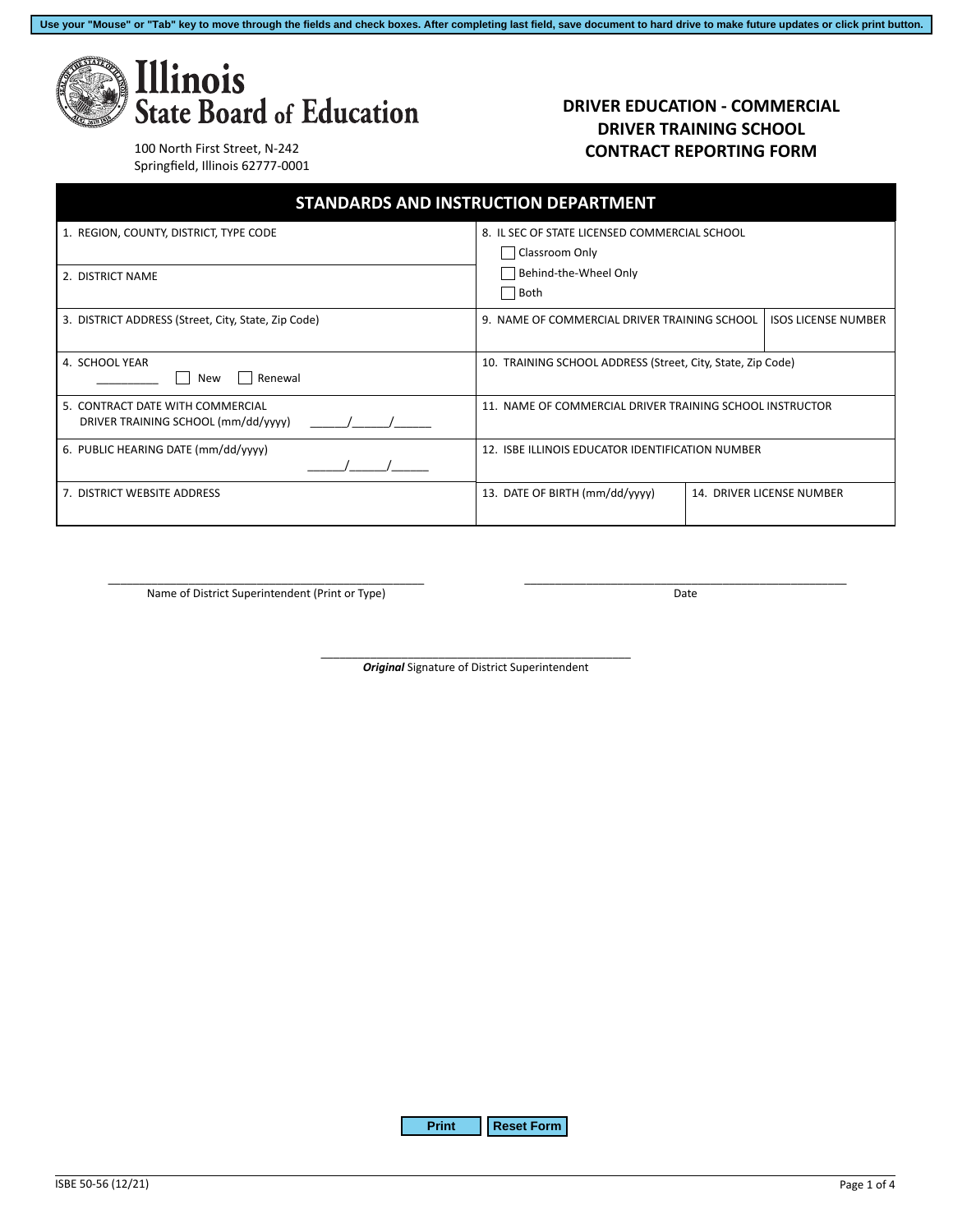#### **General Instructions**

- 1. Review the statutory language and driver education personnel requirements at the end of this document.
- 2. Complete this form along with any supporting documentation and return to: Illinois State Board of Education Standards and Instruction Department, N-242 100 North First Street Springfield, IL 62777-0001 Telephone 217-782-4322 if you have questions regarding the form or instructions.

#### **Detail Instructions**

- 1. Enter the school district region-county-district-type code.
- 2. Enter the school district name.
- 3. Enter the school district central office address.
- 4. Enter the school year. Indicate whether this is a new commercial driver training school contract or a renewal.
- 5. Enter the contract date with the commercial driver training school.
- 6. Enter the public hearing date (mm/dd/yyyy).

The public hearing shall be held at a regular or special school board meeting prior to entering into a contract with the commercial driver training school.

- 7. Enter the district website address where a copy of the contract agreement with the commercial driver training school can be accessed. If the district does not maintain an internet website, enter "not applicable" and attach a copy of the final contract.
- 8. Indicate if the contract is for Classroom Only, Behind-the-Wheel Only or Both.
- 9. Enter the name of the commercial driver training school licensed by the Illinois Secretary of State http://www.cyberdriveillinois.com and the schools' Secretary of State assigned license number.
- 10. Enter the commercial driver training school address.
- 11. For each instructor assigned to teach students, enter the name of the commercial driver training school instructor(s).
- 12. Enter the instructor's State Board of Education Illinois Educator Identification Number (IEIN).
- 13. Enter the instructor's birth date (mm/dd/yyyy).
- 14. Enter the instructor's driver license number.

Instructors must meet ISBE licensure requirements per 23 IL Admin Code 252.40 Driver Education Personnel Requirements. A school district shall notify ISBE of any changes in the personnel providing instruction either:

- (i) within 15 calendar days after an instructor leaves the program or
- (ii) before a new instructor is hired.

The district shall post a copy of the final contract between the district and the commercial driver training school on the district's Internet website. The instructor's date of birth and driver's license number and any other personally identifying information as deemed by the federal Driver's Privacy Protection Act of 1994 must be redacted from any public materials. If no Internet website exists, then the school district shall make available the contract upon request.

15. Print the name of the district superintendent along with a date and original signature.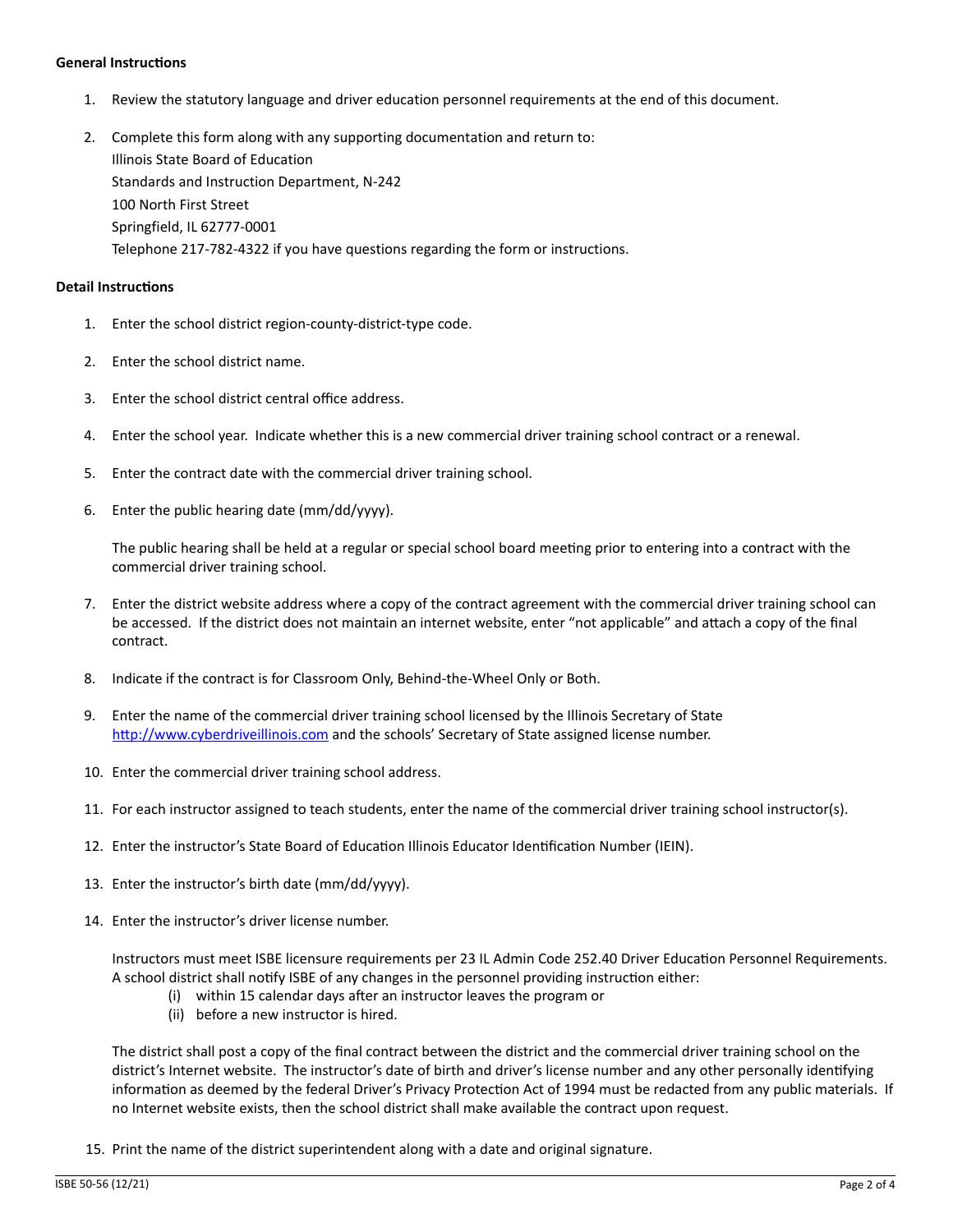# **Statutory Overview – Contracting with a Commercial Driver Training School**

Public Act 100-0465 (Senate Bill 1947). Enacted on August 28, 2017, the House adopted an amendment to Senate Bill 1947 that changes the process for districts to contract for Driver Education; specifically, a district may contract for either classroom and the practice driving or either one without seeking a formal waiver of Illinois State Board of Education administrative rules.

# **105 ILCS 27-24.2 Safety Education; Driver Education Course (Relevant Portions)**

A school district may offer a driver education course in a school by contracting with a commercial driver training school to provide both the classroom instruction part and the practice driving part or either one without having to request a modification or waiver of administrative rules of the State Board of Education if the school district approves the action during a public hearing on whether to enter into a contract with a commercial driver training school. The public hearing shall be held at a regular or special school board meeting prior to entering into such a contract. If a school district chooses to approve a contract with a commercial driver training school, then the district must provide evidence to the State Board of Education that the commercial driver training school with which it will contract holds a license issued by the Secretary of State under Article IV of Chapter 6 of the Illinois Vehicle Code and that each instructor employed by the commercial driver training school to provide instruction to students served by the school district holds a valid teaching license issued under the requirements of this Code and rules of the State Board of Education. Such evidence must include, but need not be limited to, a list of each instructor assigned to teach students served by the school district, which list shall include the instructor's name, personal identification number as required by the State Board of Education, birth date, and driver's license number. Once the contract is entered into, the school district shall notify the State Board of Education of any changes in the personnel providing instruction either (i) within 15 calendar days after an instructor leaves the program or (ii) before a new instructor is hired. Such notification shall include the instructor's name, personal identification number as required by the State Board of Education, birth date, and driver's license number. If the school district maintains an Internet website, then the district shall post a copy of the final contract between the district and commercial driver training school on the district's Internet website. If no Internet website exists, then the school district shall make available the contract upon request. A record of all materials in relation to the contract must be maintained by the school district and made available to parents and guardians upon request. The instructor's date of birth and driver's license number and any other personally identifying information as deemed by the federal Driver's Privacy Protection Act of 1994 must be redacted from any public materials.